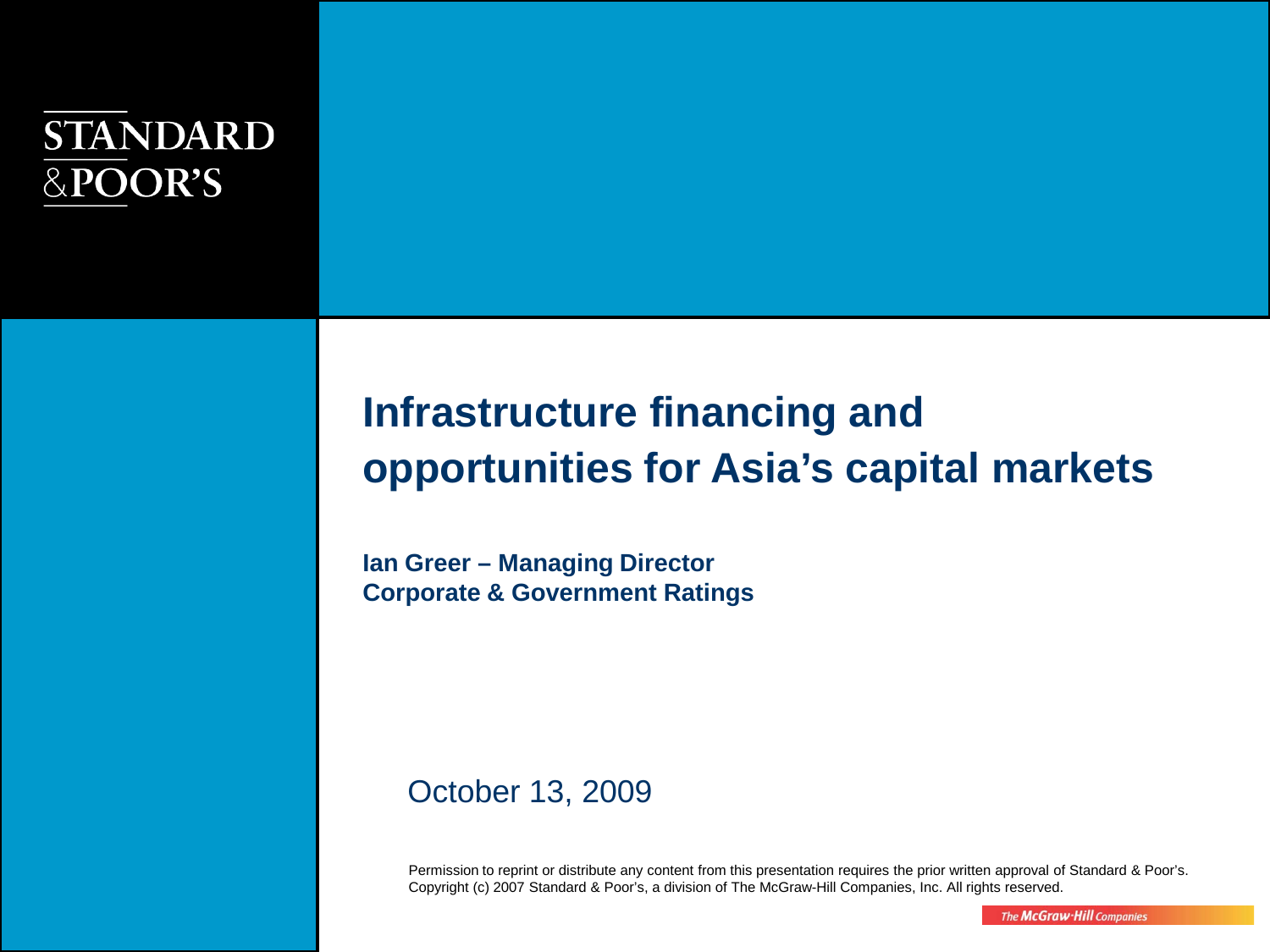# **Outline**

- **Rationale for private investment in Infrastructure**
- **Government Credit and Management**
- **Project selection and management.**
- **Legal & Policy Environment**
- **Role of local, regional and international financial markets**

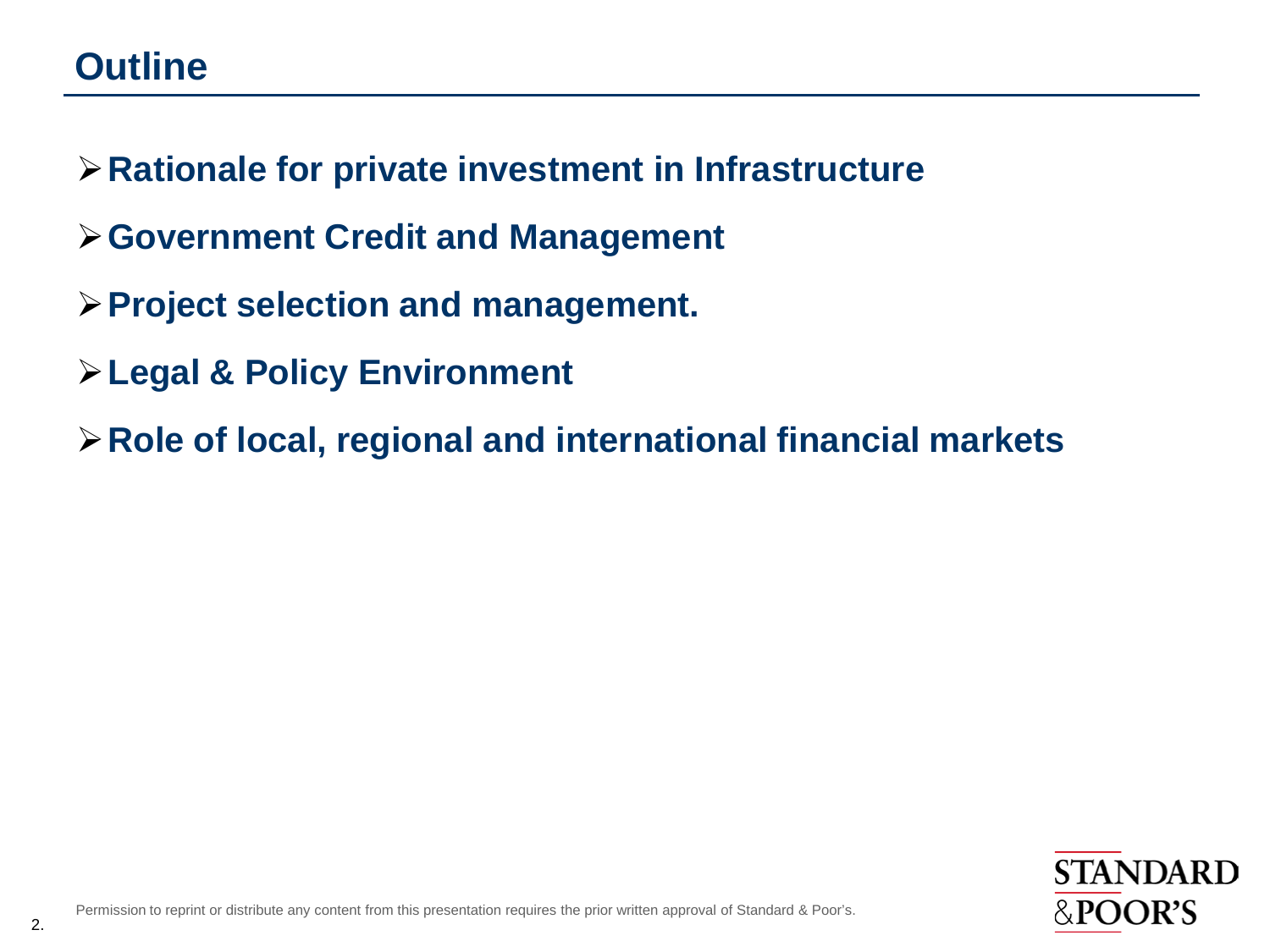## **The Global Infrastructure Challenge**

Global infrastructure needs through 2030 are estimated to be about \$41 trillion



Permission to reprint or distribute any content from this presentation requires the prior written approval of Standard & Poor's.<br>Soerce: Lights! Water! Motion!, by V. Doshi, G. Schulman, and D. Gabaldon, Booz Allen Hamilto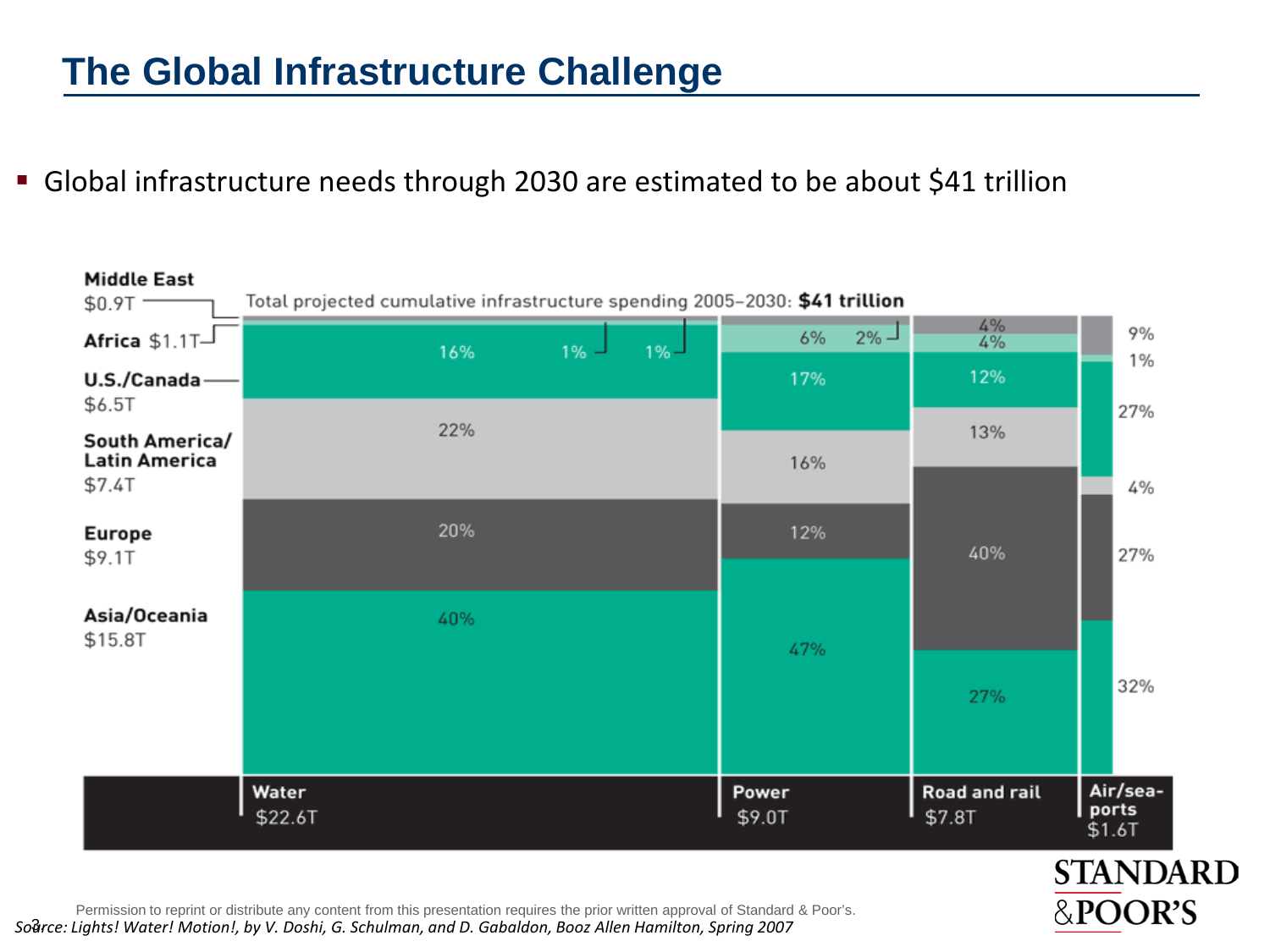#### **Quality of overall infrastructure**



#### Source: The Global competitiveness Report 2008-09 Source: The Global competitiveness Report 2008-09



4. Permission to reprint or distribute any content from this presentation requires the prior written approval of Standard & Poor's.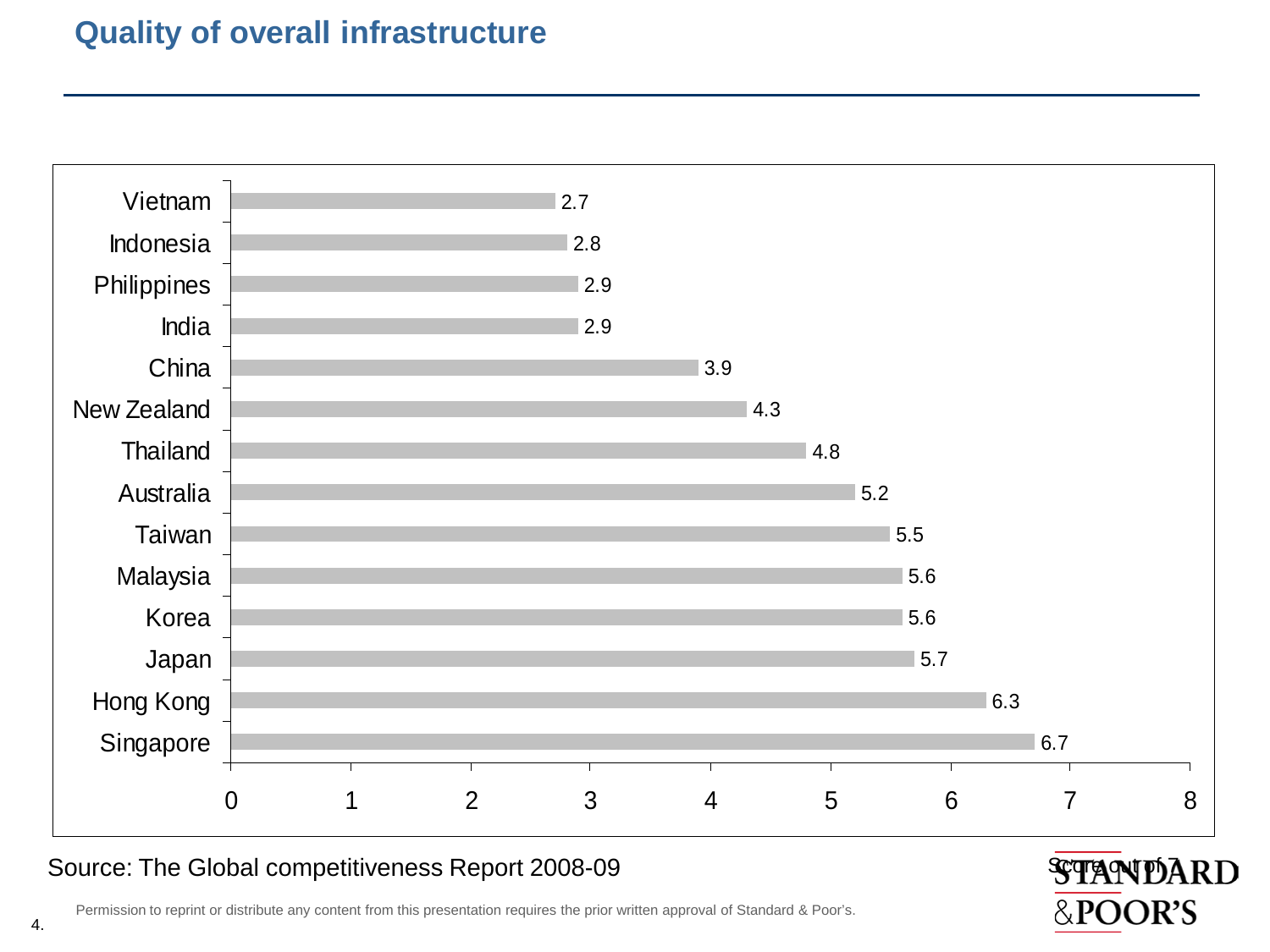#### **Private sector investment in infrastructure**

| 1984-2005  | Asia                  | 284.0 |
|------------|-----------------------|-------|
| \$ billion | - East Asia / Pacific | 75.0  |
| cumulative | - Southeast Asia      | 136.6 |
|            | - South Asia          | 67.5  |
|            | - Central Asia        | 7.5   |
|            |                       |       |

#### **Estimated infrastructure needs**

| 2006-2010  | Asia                                                | 248.8           |
|------------|-----------------------------------------------------|-----------------|
| \$ billion | - East Asia / Pacific                               | 178.9           |
| per year   | - South Asia                                        | 63.1            |
|            | - Central Asia                                      | 6.8             |
|            | (Source: ADB's Infrastructure Operations, ADB 2007) | <b>STANDARD</b> |

&POOR'S

5. Permission to reprint or distribute any content from this presentation requires the prior written approval of Standard & Poor's.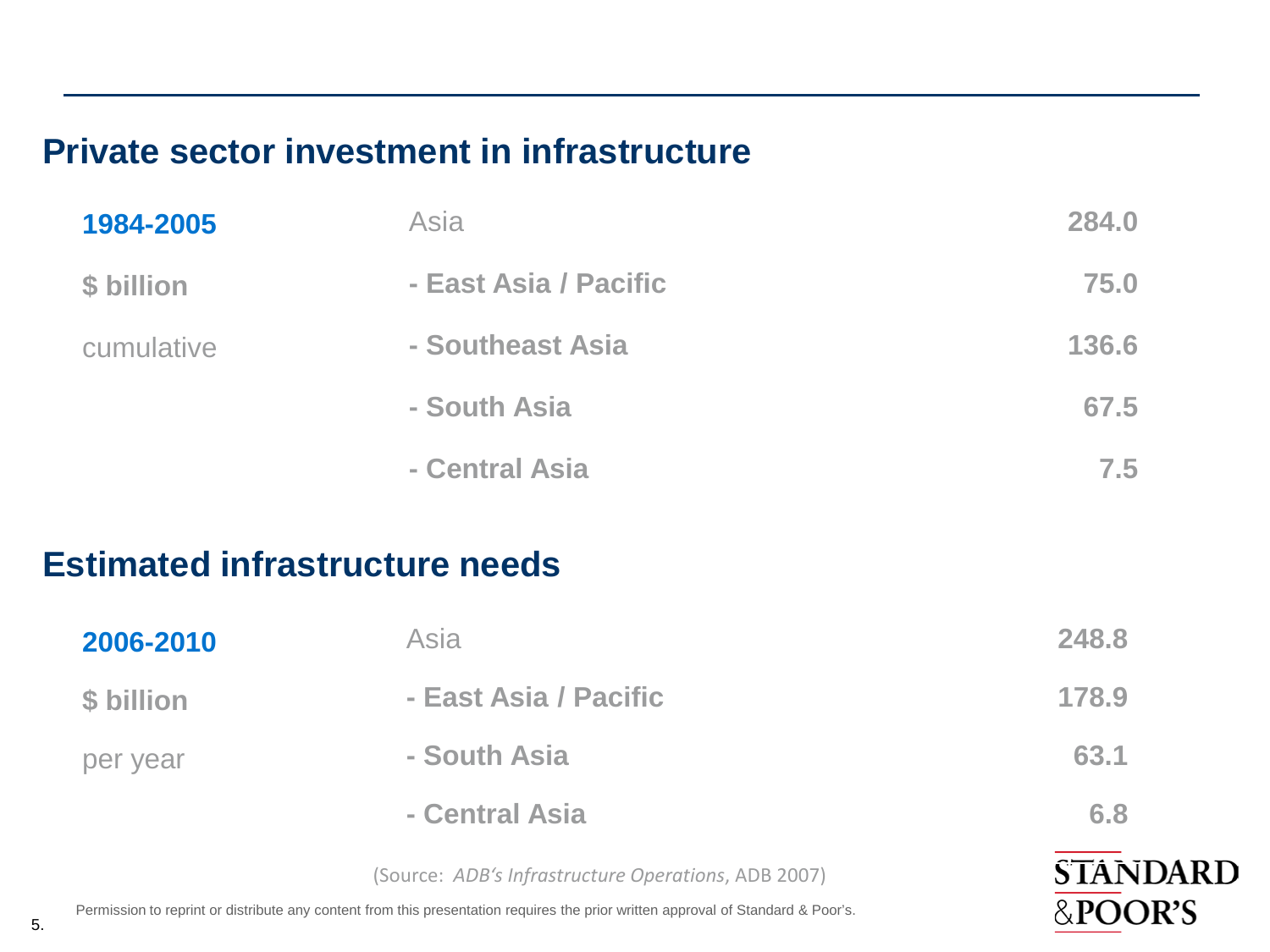# **PPP is not off-balance sheet for Government Credit Quality**

## **Availability - contractual obligation to pay**

## **PPP Obligation is considered tax-supported debt**

- Materiality
- Degree of risk transfer
- **Underlying motivation**
- **Volume based – contingent liability**

**Design & Construct may lead to contingent liability for changes**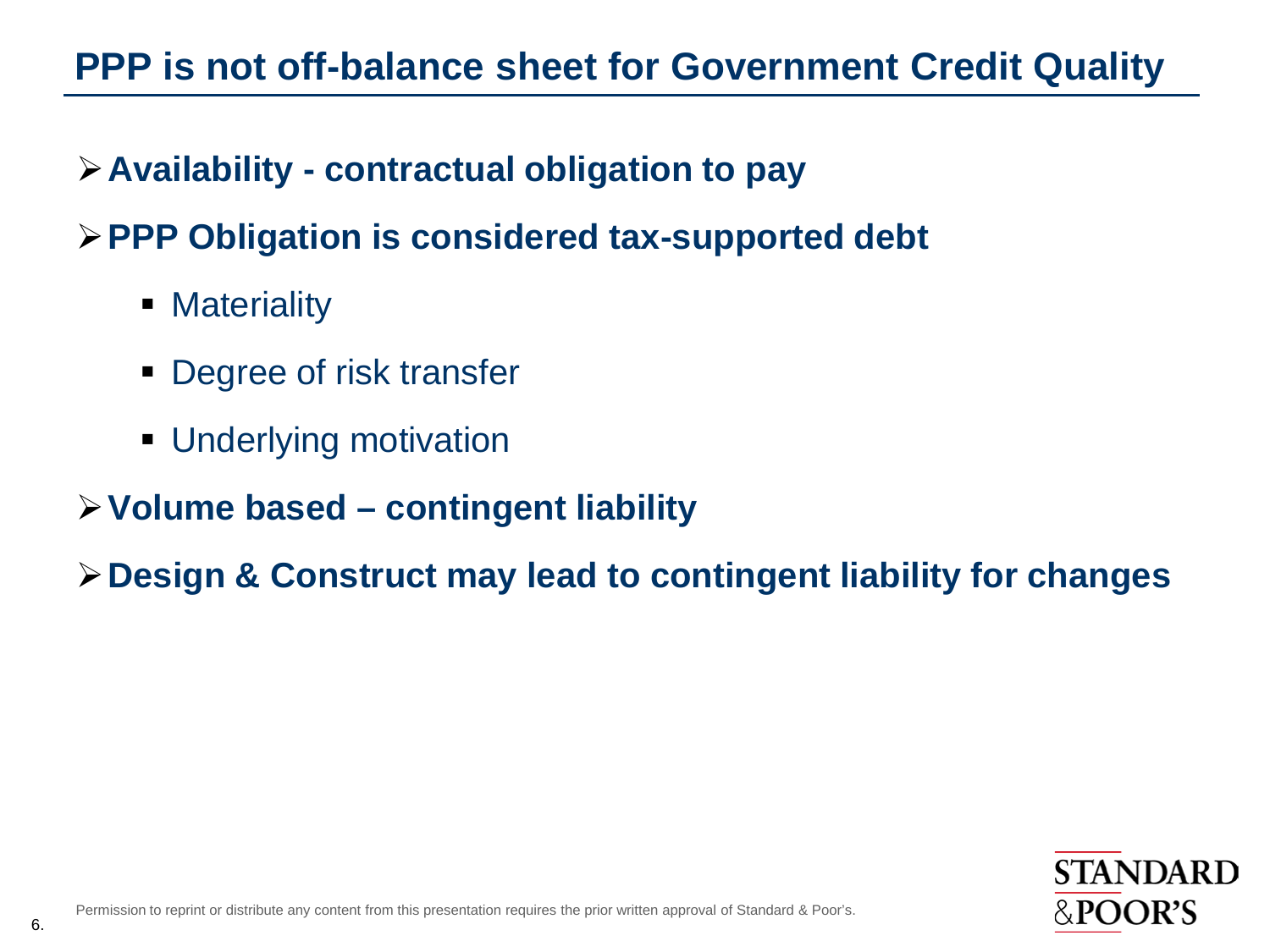# **PPP's are difficult to do – but "worth It"**

**Government representatives said "worth it"** 

- **Disciplined approach to design.**
- **Whole of life planning and costing.**
- **Ability to deliver on time and budget**
- **Output specification allows innovation and enhanced design**
- **Optimal asset utilization and third party revenues**
- **Funding benefits to Government**
- **Cash upfront to Government for brown fields sale**
- **Real risk transfer**

**Source: Comments made by Government representatives at IPFA Seminar – Sydney March 2009**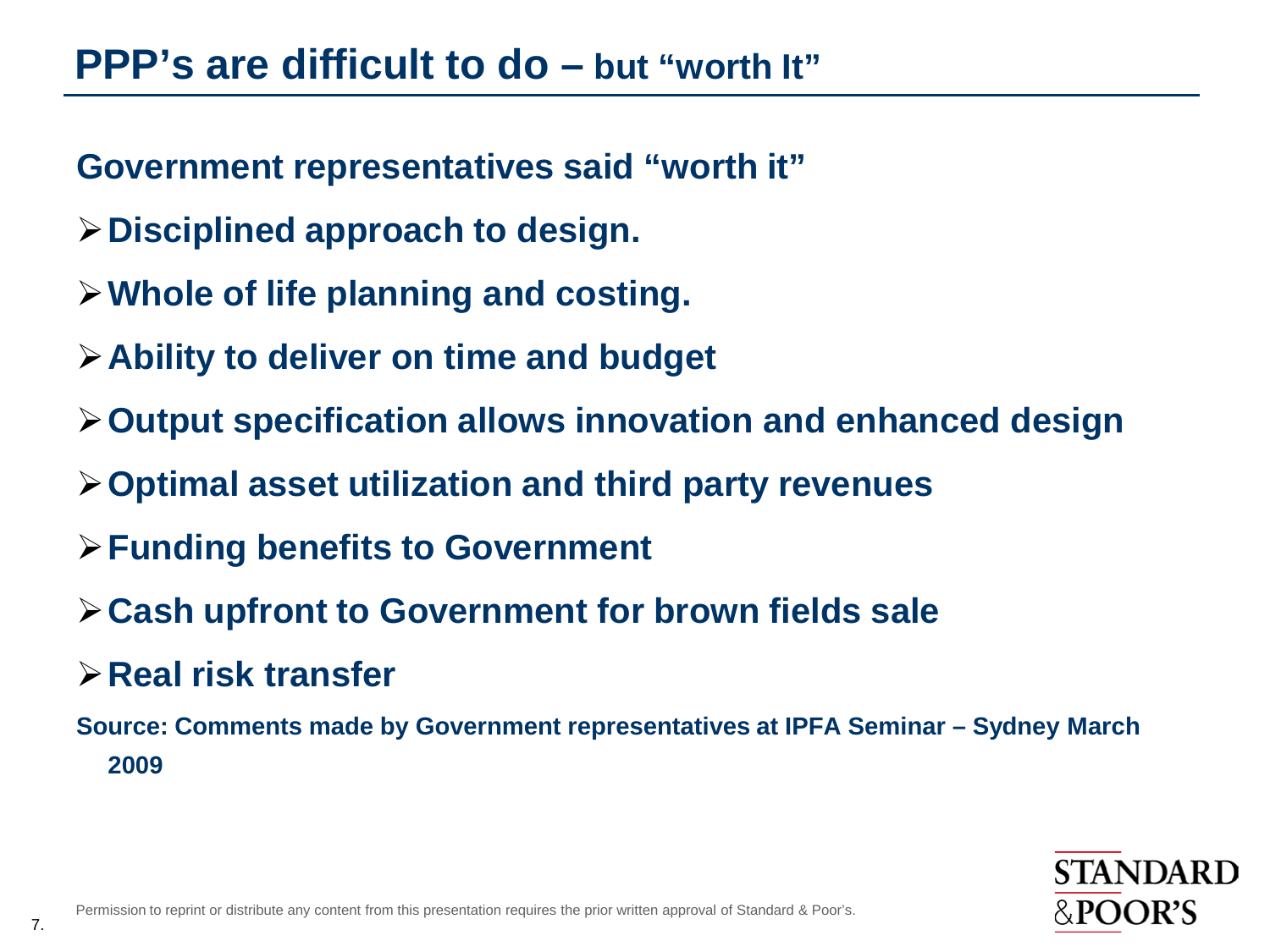# **Counterparty**

**FMA** = Financial Management Assessment, is a comprehensive assessment of the financial management sophistication and quality of a public sector entity.

- **Basic-to-intermediate levels of financial management**
- **UDICs have broad policy mandates and projects are delegated to them on an ad hoc basis, complicating medium- and long-term planning**
- **The disclosure of financial and operational information to government shareholders is adequate, but there is an observable lack of public disclosure of activities and accountability to the broader public**
- **Generally strong technical knowledge and industry expertise**
- **Opaque decision-making structures not subject to outside scrutiny**
- **Powers – Ultra Vires**
- **Ownership**
- **Credit standing**

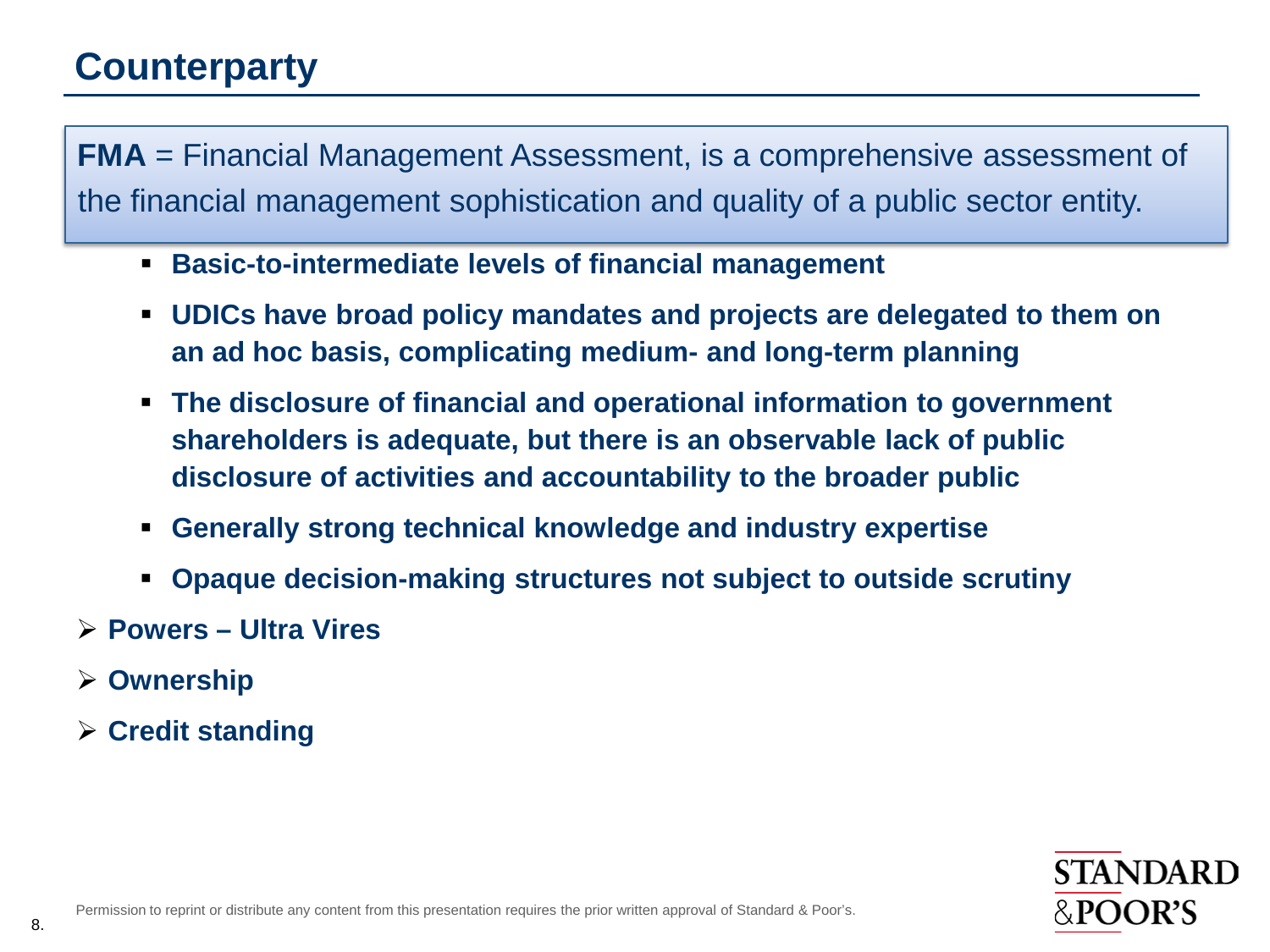#### **Good if it:**

- **Reduces bottlenecks**
- **Promotes future growth**
- **Project Selection based on well developed rationale**
- **Disciplined project management – cost and time control**
- **Capacity to deliver is adequate**
- **Government skills**
- **Approvals can be obtained in a timely manner**

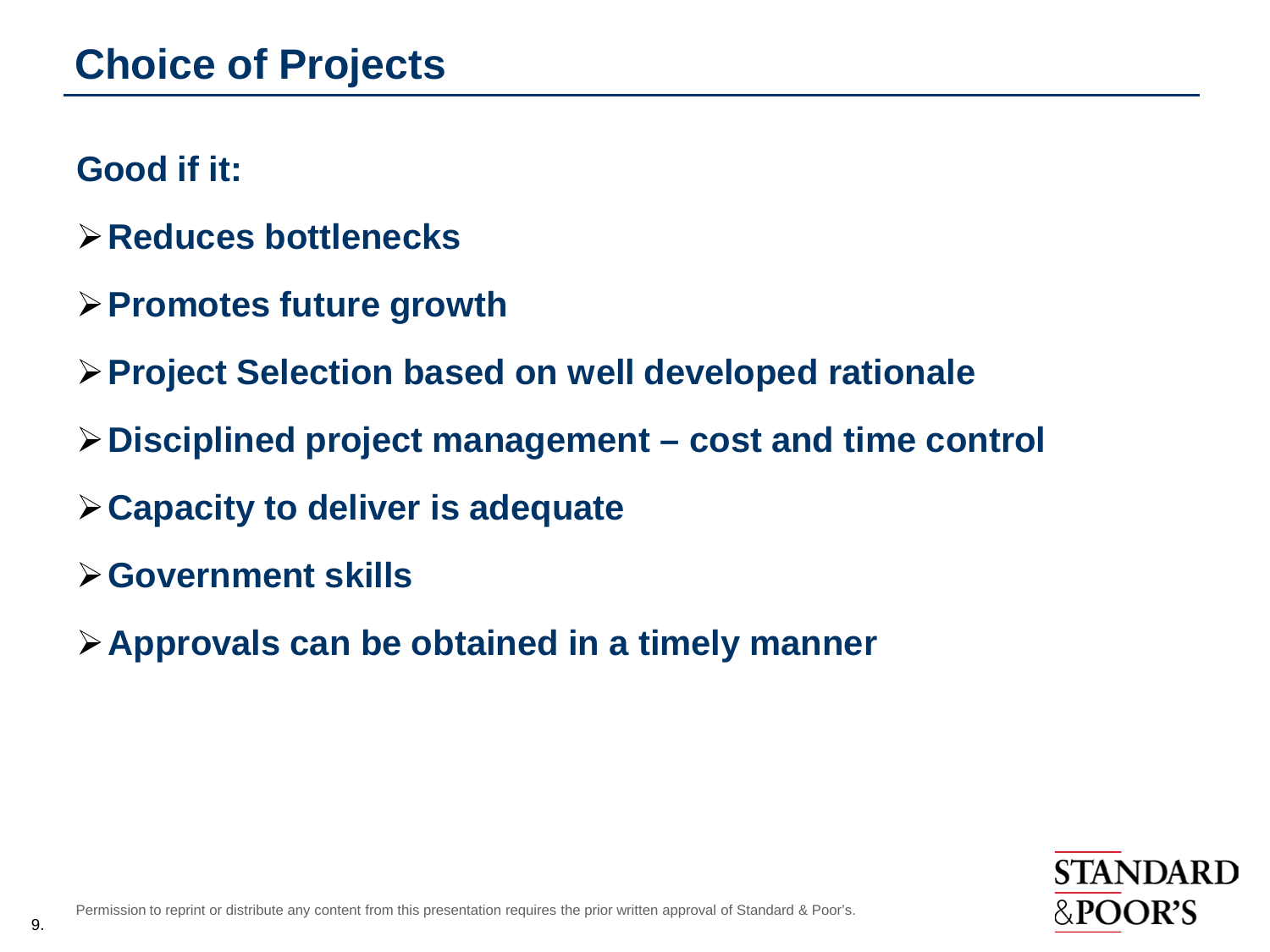## **Pennsylvania's Failure To Lease Turnpike**

- **The Pew Center issued a report analyzing the failed attempt to lease the Pennsylvania Turnpike in 2008.**
- **Pew says several lessons can be learned;**
- **the enabling legislation should be passed first;**
- **there should be a description of how the money will invested and how the operator's performance will be monitored;**
- **the public and legislature should be involved in a transparent process; specific goals should be defined;**
- **and the long-term effects on the economy, environment, and future taxpayers should be taken into consideration.**
- **Pew also emphasized the importance of realistic financial assumptions.**

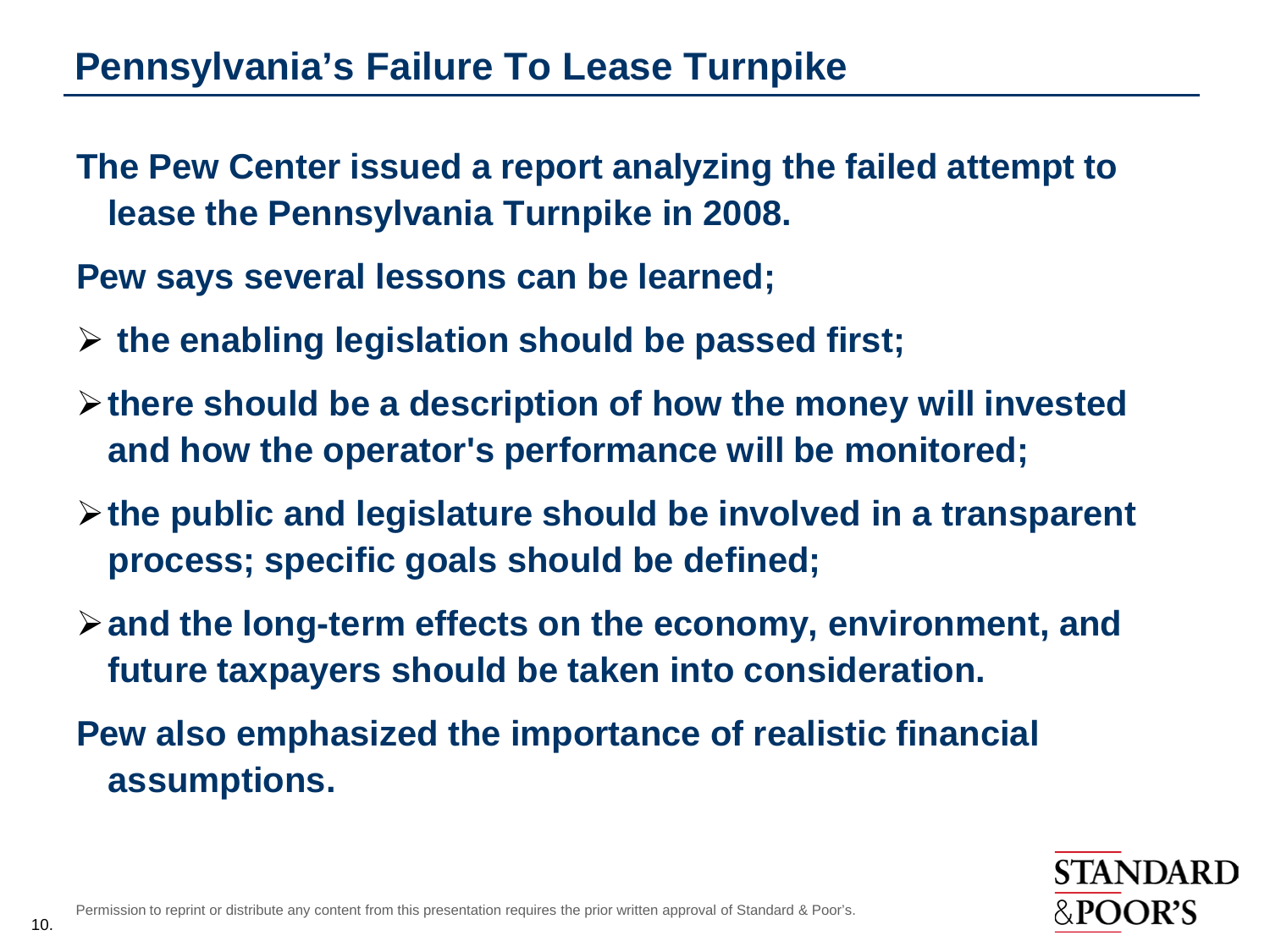- **Investors have stated they want:**
- **Strong Legal framework**
- **Policy Support**
- **Enforcement**
- **Fair judicial system**
- **Independent regulator body empowered to enforce**
- **Regulator adequately resourced**
- **Political stability**
- **Tariffs adjusted for low collection must cover op costs plus maintenance**

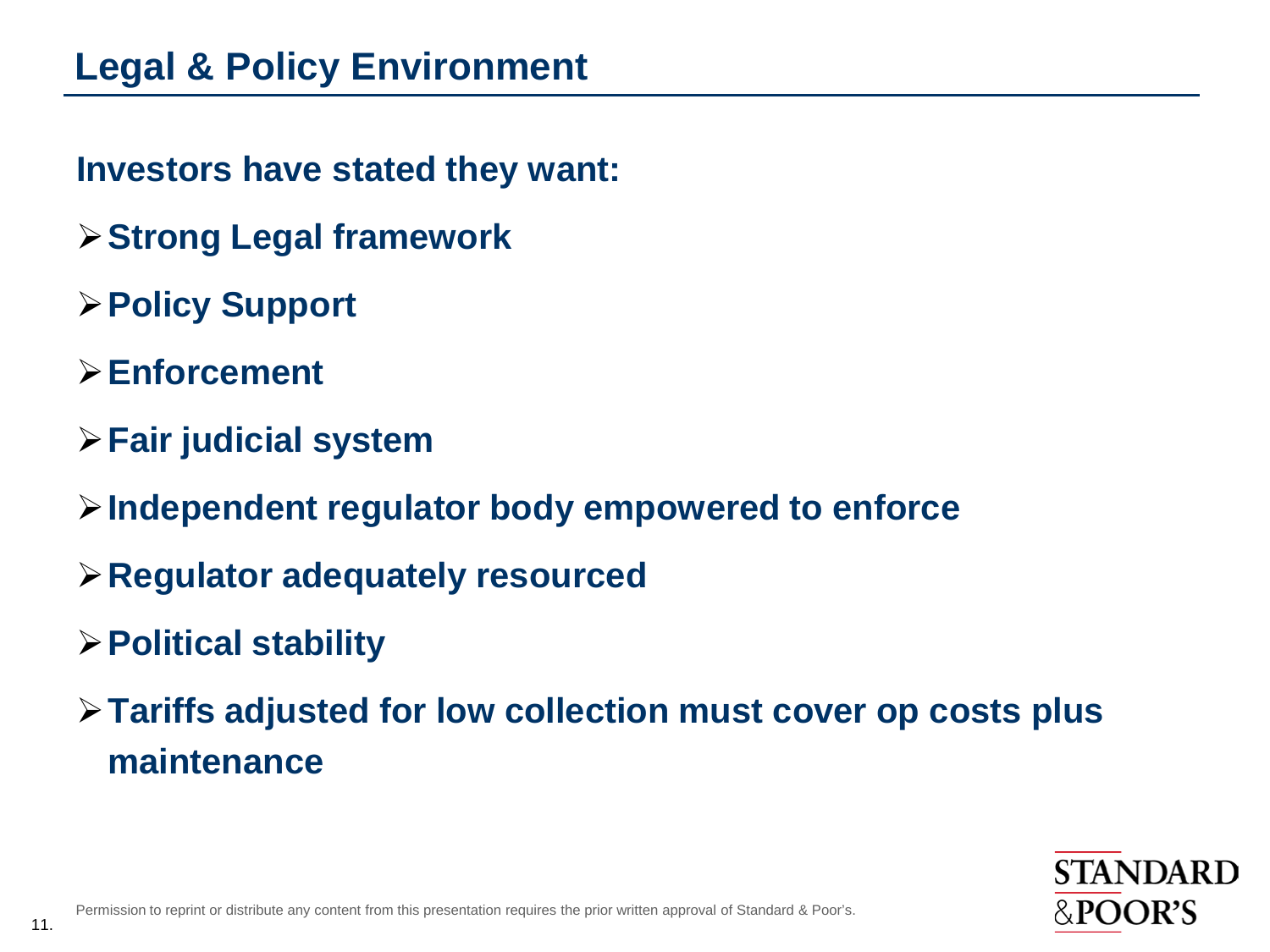# **The Regulatory Regime – S&P Criteria**

- **Transparency, Adequacy, Certainty**
- **Timeliness and Effectiveness**
- **History of direct intervention**
- **Financial support in emergencies**
- **Regulators legal powers – ability to intervene and force change**
- **Quality of Monitoring**

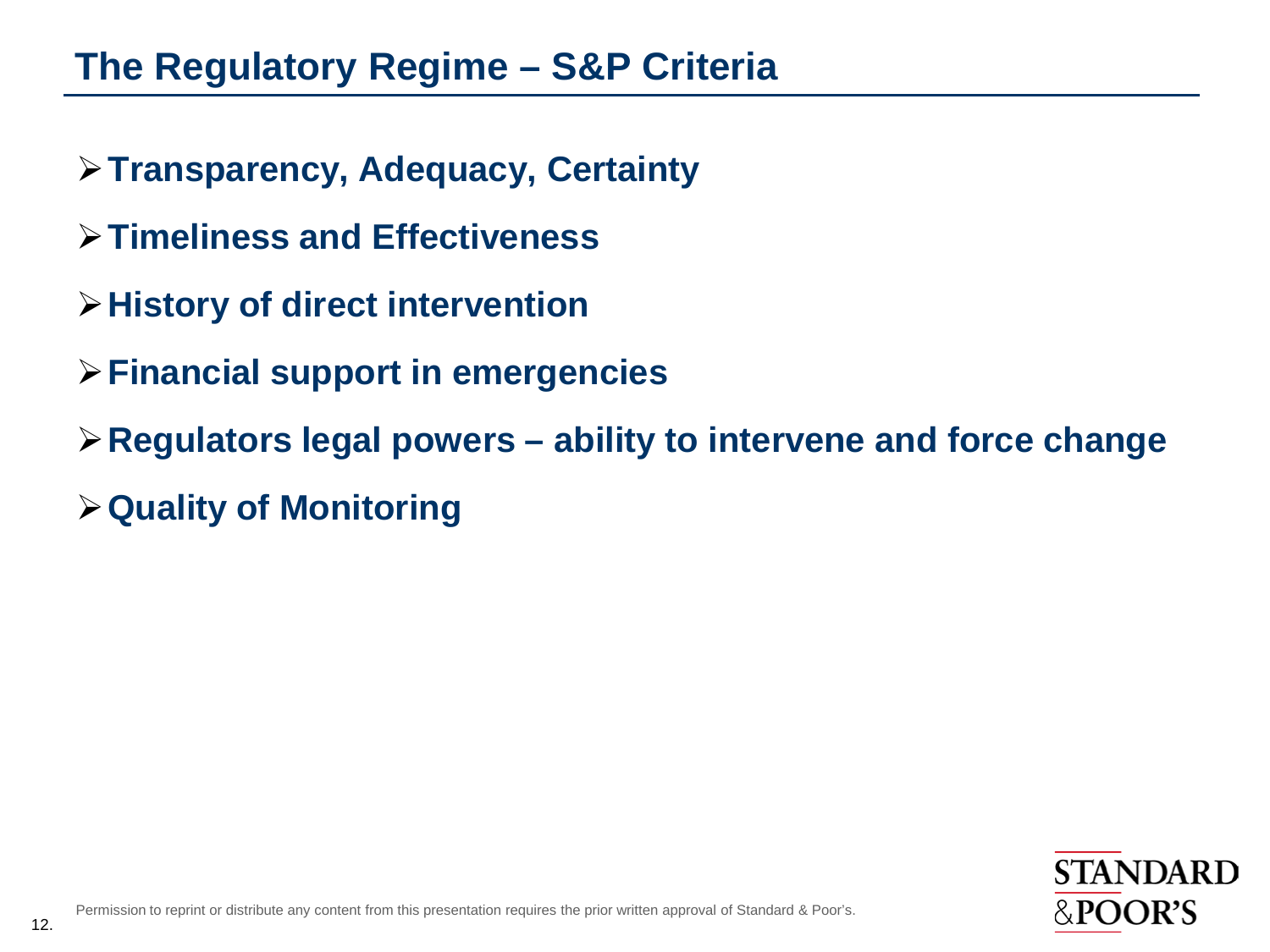#### Comparative Size of East Asian Local Currency Bond Markets (% of GDP, 2008)



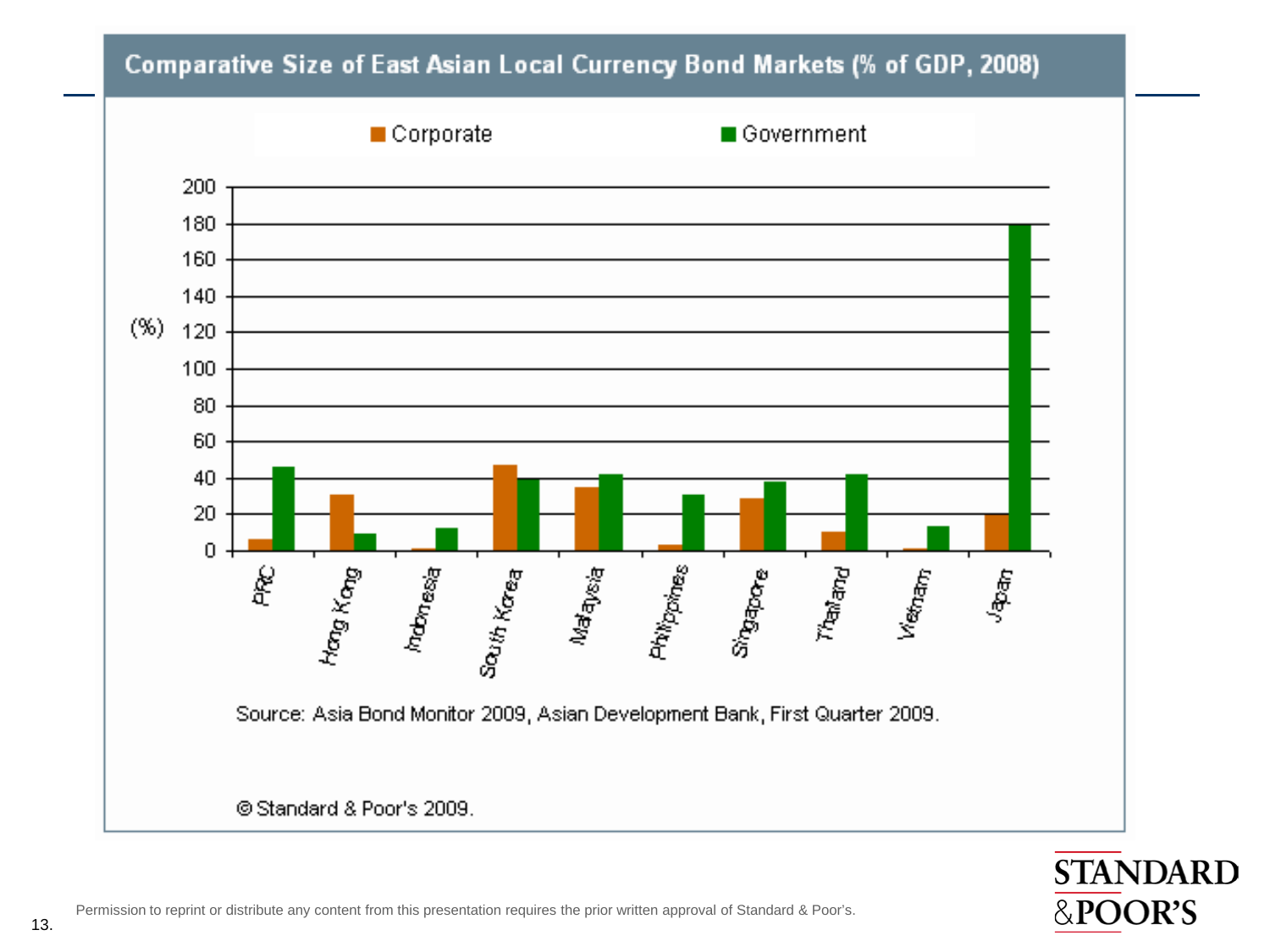- **Long term debt ideal for long term assets**
- **Financial infrastructure**
- **Co-financing by Government entities**
- **Multilateral support – World Bank or ADB**
- **Early government support mechanisms**
- **Debt capital markets**
- **Viability Gap Funding**